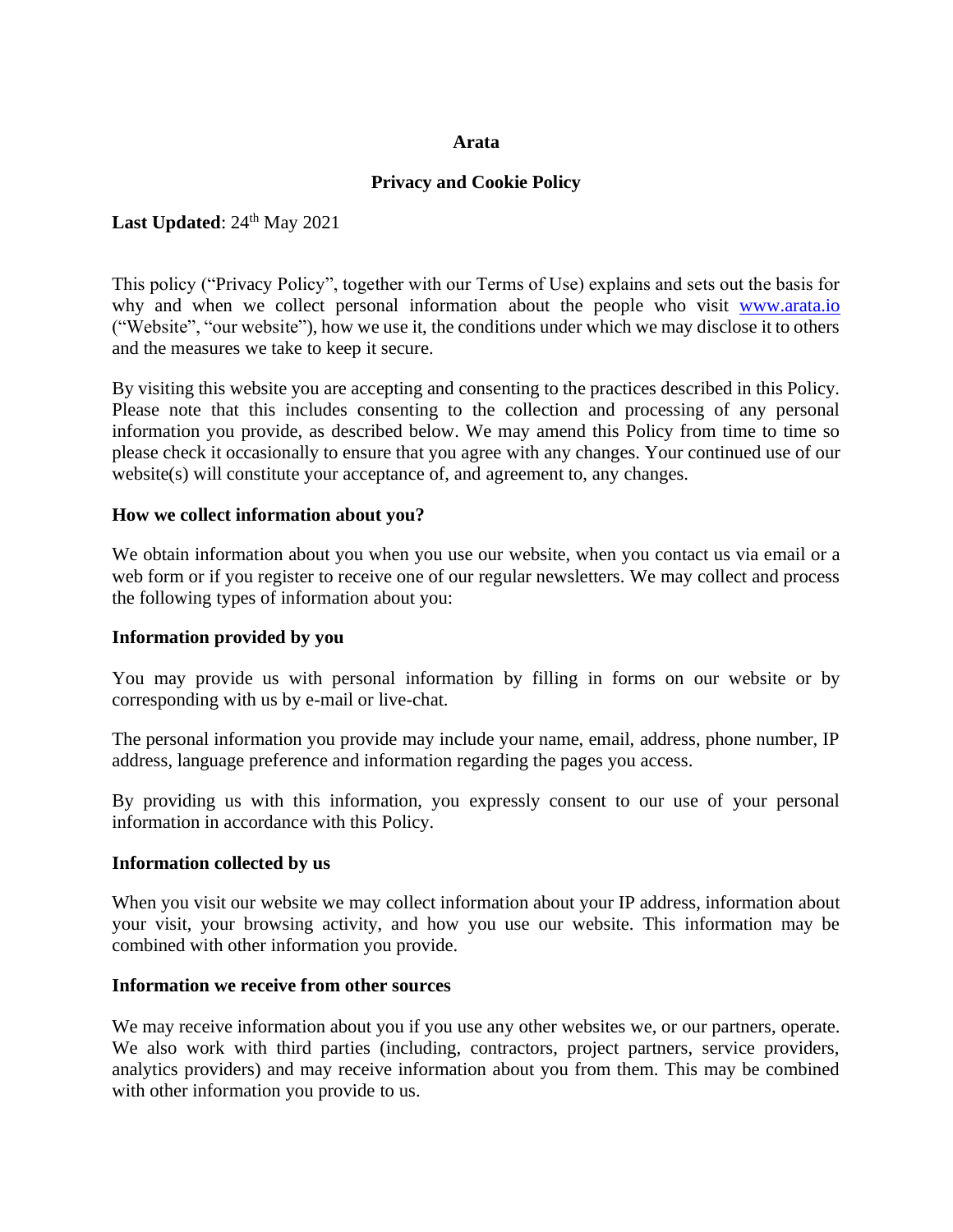# **How your information is used**

We may use personal information about you for the following purposes:

- i. to provide you with relevant information and news; or
- ii. to send you personalized communications which you have requested and that may be of interest to you, which may be based on your activity on our website or the website of our partners. These may include information about campaigns, activities and events; or
- iii. to understand and measure the effectiveness of how we serve you and others; or
- iv. to make suggestions and recommendations to you about services that may interest you, which may be based on your activity on our website or the website of our partners; or
- v. for analytics and profiling to create aggregate trend reports, find out how visitors arrive at our website; which sites and pages are viewed, the responses to marketing campaigns and to determine the most effective marketing channels and messages; or
- vi. seek your views or comments on the service we provide; or
- vii. notify you of changes to our service, policies and terms of use.

We review our retention periods for personal information on a regular basis. We will hold your personal information on our systems for as long as is necessary for the relevant activity.

## **Who has access to your information?**

We will not sell or rent your information to third parties. We will not share your information with third parties for marketing purposes. We may pass your information to third party service providers, agents, subcontractors and other associated organizations for the purposes of completing tasks and providing services to you on our behalf (for example to process and store information and to send you mails). However, if we use third party service providers, we disclose only the personal information that is necessary to deliver the service and we have a contract in place that requires them to keep your information secure and not to use it for their own direct marketing purposes.

We will take the necessary steps to ensure that your privacy rights continue to be protected.

## **Your choices and your rights**

You have the right to inform us not to process your personal information for marketing purposes. You can exercise your right and prevent us from processing such information by checking or unchecking certain boxes on the forms we use to collect your data. You can also exercise the right at any time by contacting us by email at support@arat.io.

We will not contact you for marketing purposes unless you have given your prior consent. You can change your marketing preferences at any time by contacting us at support@arat.io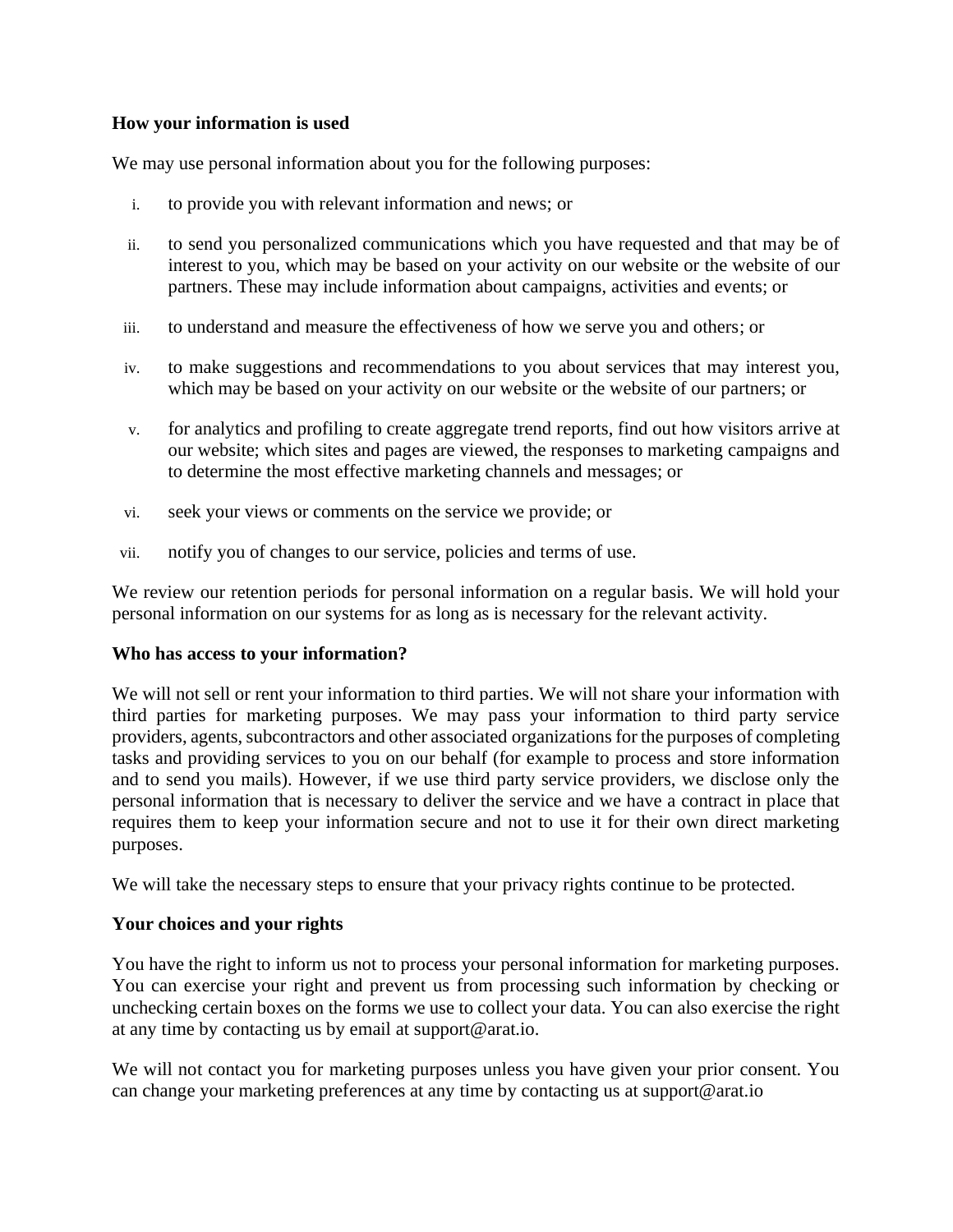# **How you can update your information?**

The accuracy of your information is important to us. If you change your email address, or any of the other information we hold is inaccurate or out of date, kindly, email us at support@arat.io.

You have the right to ask for a copy of the information Arata holds about you.

# **Security measures to protect your information**

When you give us personal information, we take steps to ensure that it's treated securely.

Non-sensitive details such as your email address may be transmitted unencrypted over the Internet, and so may not be guaranteed to be 100% secure. While we strive to protect your personal information, we cannot guarantee the security of any information you transmit to us, and you do so at your own risk. When we receive your information, we make our best effort to ensure its security on our systems.

# **Profiling**

We may analyze your personal information to create a profile of your preferences and interests so that we can contact you with information relevant to you. We may make use of additional information about you when it is available from external sources to help us do this effectively.

# **Newsletter**

The provisions of this Policy also apply to the request for and sending of our newsletter.

Users of the newsletter are also assigned a UserID, which allows Arata to determine when the relevant newsletter was opened and which links or functions from the relevant newsletter were activated. This tracking is done for internal optimization of the newsletter. This data will not be passed on to third parties. Arata has an interest in evaluating such data for purposes of Newsletter optimization and, on the other hand, a concerned person can reasonably foresee at the time when the personal data is collected and in view of the circumstances under which it is carried out (in particular the above-mentioned measures) that it will possibly be processed for this purpose. The user has the right to withdraw his or her consent at any time. If the user of the newsletter does not wish to receive this tracking, he/she can unsubscribe from the newsletter. To do so, simply unsubscribe via the link in the newsletter or send an e-mail to support@arat.io. The withdrawal of consent shall not affect the lawfulness of processing based on consent before its withdrawal.

## **Use of Cookies**

Our website uses cookies to distinguish you from other visitors of our site. Cookies are small text files that may be stored on your computer (or other internet enabled devices, such as a smartphone or tablet. They are sent by a server to your computer and stored on your hard drive to allow a website to recognize you when you visit.

Cookies can be used by website to make the user's experience more efficient. Our website use different types of cookies. Some cookies are placed by third party services that appear on our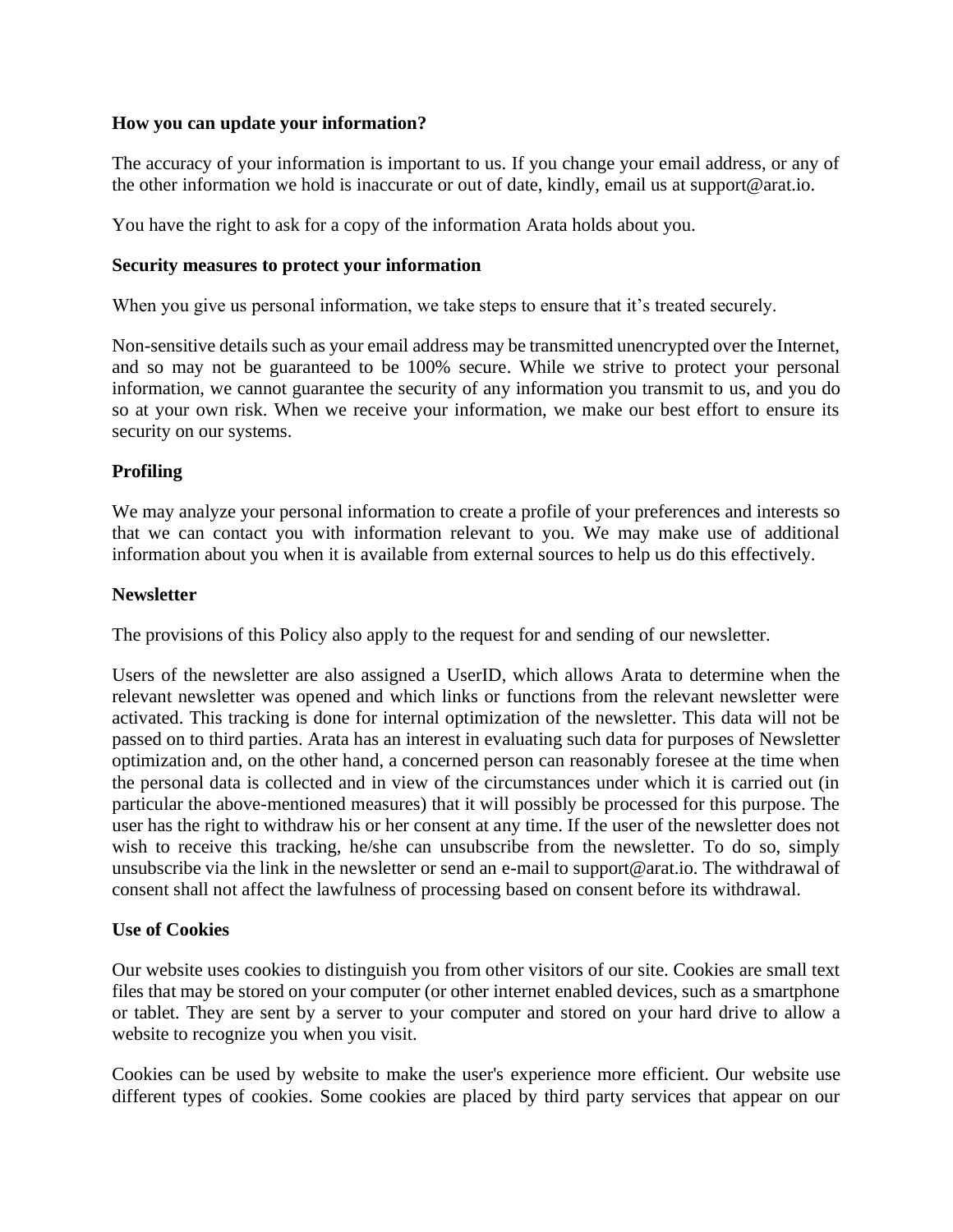pages. We use cookies to personalize content, to provide social media features and to analyze our traffic. This improves your experience when you browse our website and allows us to improve the service we provide. By continuing to browse our website you are agreeing to our use of cookies.

We also share information about your use of our site with our social media and analytics partners who may combine it with other information that you have provided to them or that they have collected from your use of their services.

You can at any time change or withdraw your consent from the cookie declaration on our website. Your consent applies only to www.arata.io.

# **We use the following cookies**

# **Strictly Necessary Cookies**

These cookies are necessary for the website to function and cannot be switched off in our systems. They are usually only set in response to actions made by you which amount to a request for services, such as setting your privacy preferences, logging in or filling in forms. These cookies enable basic functions like page navigation and access to secure areas of the website. The website cannot function properly without these cookies.

# **Targeting Cookies**

These cookies may be set through our site by our advertising partners. Marketing cookies are used to track visitors across websites. They may be used by those companies to build a profile of your interests and show you relevant adverts on other sites. The intention is to display ads that are relevant and engaging for the individual user and thereby more valuable for publishers and third party advertisers. They do not store directly personal information, but are based on uniquely identifying your browser and internet device. If you do not allow these cookies, you will experience less targeted advertising.

## **Performance Cookies**

These cookies are usually referred to as statistical cookies and allow us to count visits, traffic sources so we can measure and improve the performance of our site. They help us to know which pages are the most and least popular and see how visitors move around the site. All information these cookies collect is aggregated and therefore anonymous. If you do not allow these cookies we will not know when you have visited our site, and will not be able to monitor its performance.

## **Links to other websites**

Our website may contain links to other websites run by other organizations. This Policy applies only to our website, so we encourage you to read the privacy statements on the other websites you visit. We cannot be responsible for the privacy policies and practices of other sites even if you access them using links from our website.